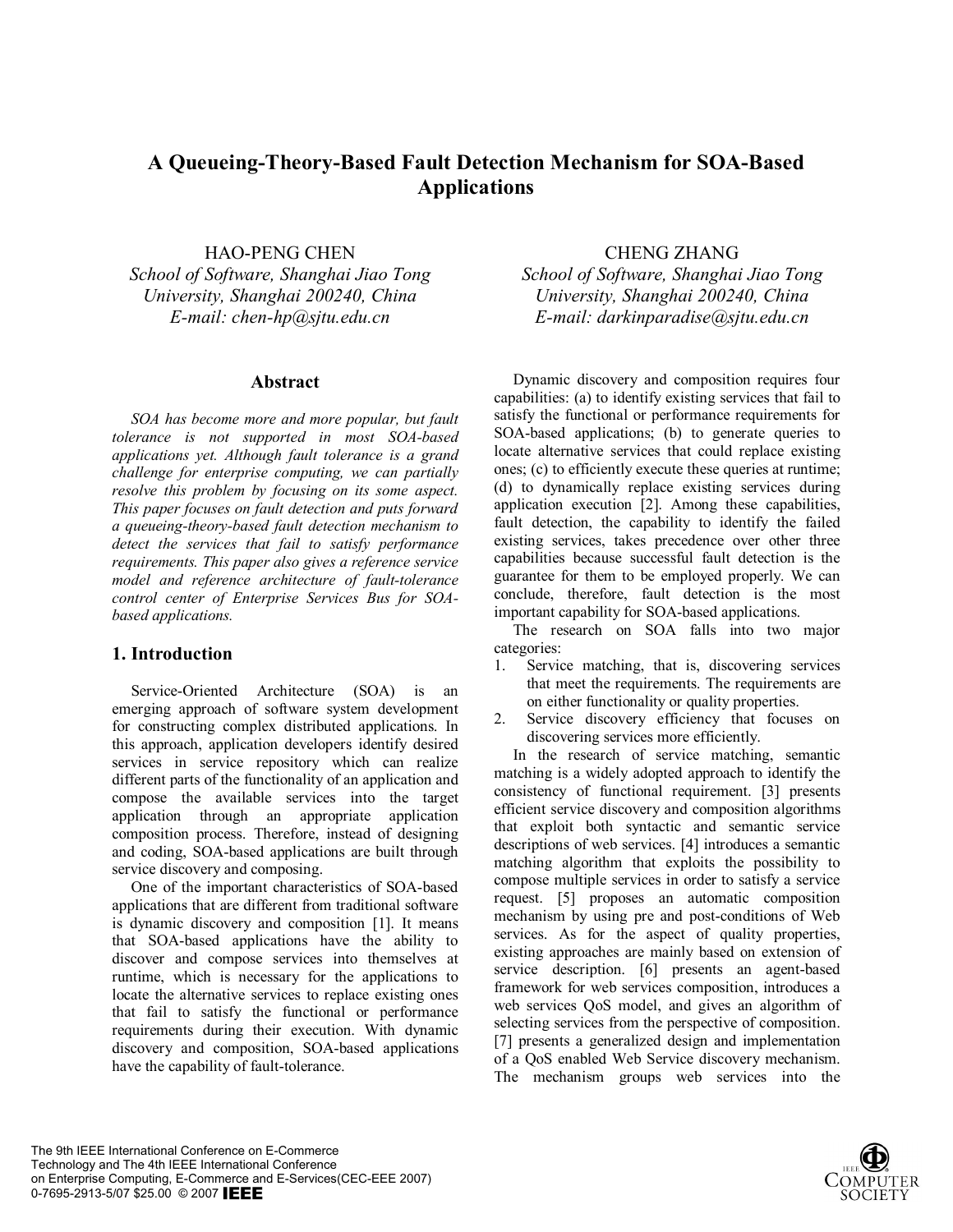predefined categories in UDDI according to the QoS description of services, and search for the desired services in the categories with key words. It brings the benefit of QoS characteristics without affecting the existing UDDI search facilities.

In the research of service discovery efficiency, some effort is put on the design of service registry center, for example, [8] presents a reliable, flexible and scalable distributed web service discovery architecture that is based on the concept of distributed shared space and intelligent search among a subset of spaces. Some research work focuses on the detail of service invocation, for example, [9] proposes the Short Circuit Switch (SCS), which is an intelligent Web services discovery and invocation engine that can be attached to deployed Web services in order to enable direct invocation instead of communication via Web services interface, when two web services happen to reside on the same runtime system.

These approaches or solutions, however, have not emphasized the capability of fault tolerance. This fact shows fault tolerance is an important issue for IT industry, but it has not completely resolved yet. There are quite a few of reasons for this situation. For example, we need an automatic verifier to verify the services dynamically discovered, but as a grand challenge, there is no automatic verifier which has been designed and developed for commercial use. Despite these reasons, some aspects of fault tolerance should and could be resolved, such as fault detection.

As we mentioned, the purpose of fault detection is to identify two kinds of services: the services that fail to satisfy functional requirements and the services fail to satisfy performance requirements. We focused on the latter kind of services, because the failure of the former kind of services may be caused by semantic errors which have to be manually identified and corrected, meanwhile, the failure of the former kind of services can be automatically detected via appropriate mechanism.

This paper puts forward a fault detection mechanism, which is based on the queueing theory, to detect the services that fail to satisfy performance requirements. This paper also gives a reference service model and reference architecture of fault-tolerance control center of ESB (Enterprise Services Bus).

# **2. Rationale of this mechanism**

The purpose of our mechanism is to detect the services which have not enough capability to satisfy the performance requirements specified by application

assemblers. Performance, to put it simply, is how quickly the system can respond to a given logical operation from a given individual user. Response time is a measure of the amount of time the system consumes while processing a user request, which is made up of three things: latency, which is the amount of time spent processing overhead just to get to the point of carrying out a service; wait time, which is the time spent waiting for the service, or, once the service is executing, the time spent waiting for resources; and service time, which is the time needed to process the request when no waiting is involved [11].

Since response time is an important measure of service performance, we can use it to determine whether the specified service satisfies its performance requirement or not. A fixed value of response time, however, is not suitable to do it, because response time is a typical random variable. Thus, how should we model the service requests processing? With analysis, we can find out that the service requests processing has the following features:

- 1. The interarrival times between any two successive service invocation requests are independent of each other and have a common distribution.
- 2. The clients would receive responses if requests processed by service in time, or receive exceptions due to the timeout of waiting. They even could abort the service invocation requests as their wills
- 3. The service times needed for every request are not only dependent on the status of services, but also identically distributed. Furthermore, they are independent of interarrival times.
- 4. The requests can be served in many possible orders, such as first come first served, last come first served, shortest processing time first, random order, round robin, and so on. However, the first come first served is still the predominant way.
- 5. There may be a single service instance or a group of service instances processing the requests. Thus, there are several possible kinds of service capacity.
- 6. Since the cache or buffer of the service hosting environment is finite, the number of waiting requests is limited. It means if the waiting room of a service hosting environment is fully occupied, then when extra requests arrive this service, they would be ignored.

The above six feature has shown the model of service requests processing is a typical queueing model,

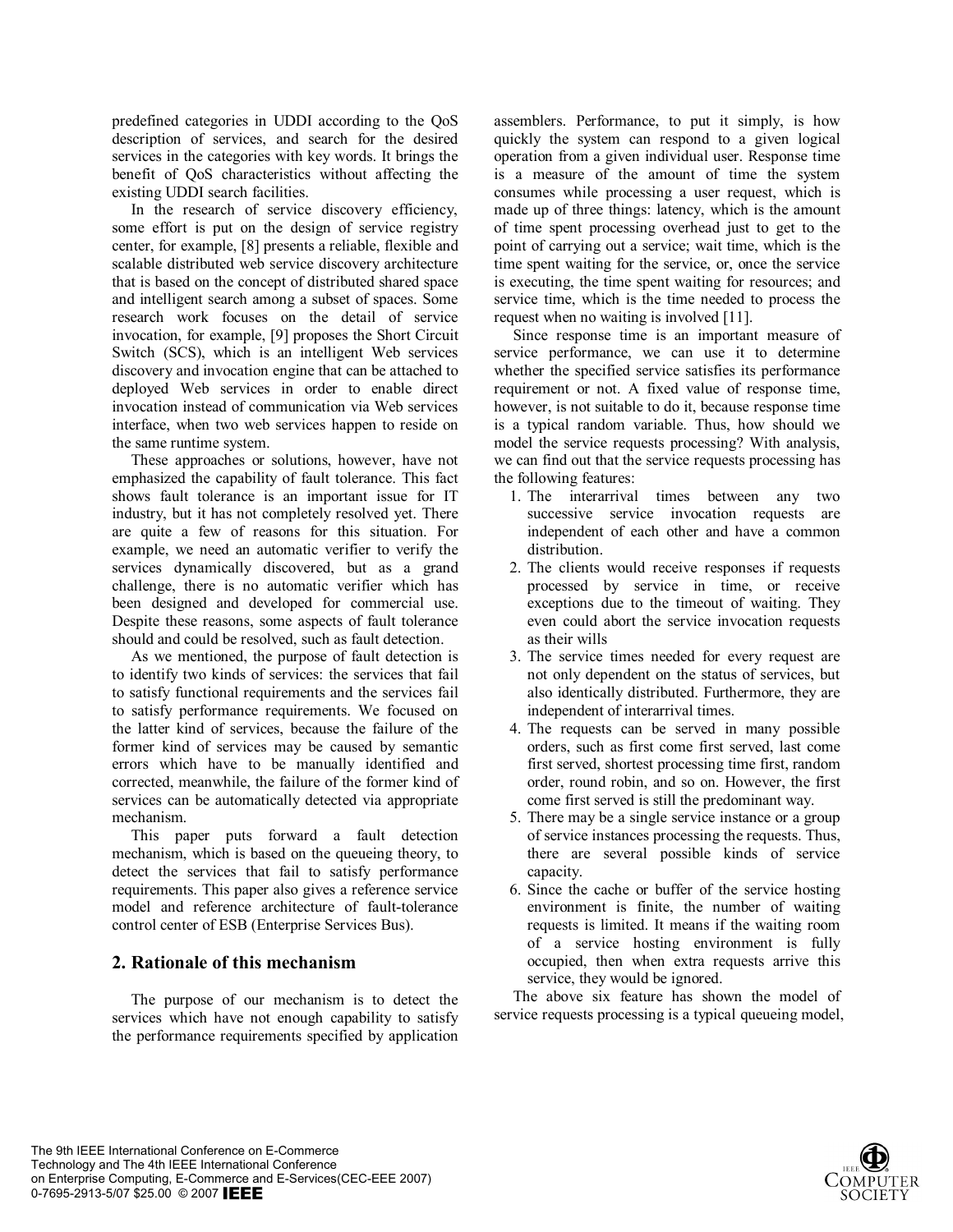so we can resort to queueing theory to establish our fault detection mechanism.

Queueing models have some relevant performance measures, such as the distribution of the waiting time and the sojourn time of a request, the distribution of the amount of work in the system, and the distribution of the busy period of the service. Note that the sojourn time is the waiting time plus the service time, which equals to response time. [12]

Let E(N) denote the mean number of requests in the service hosting environment, E(T) denote the mean sojourn time, andλdenote the average number of requests arriving the service per unit time. Under the assumption that the capacity of the system is sufficient to deal with the requests, according to the Little's law, when a queue reaches a steady state after a long running time, the relation between the three values is:

$$
E(N) = \lambda E(T) \tag{1}
$$

In formula (1), if we know any two of the three elements, we can compute the third one. We take advantage of this feature. [13]

We set up a monitor, which is triggered once a request is processed, to record  $S_k$ , the sojourn time of this request. This monitor also records  $\lambda_t$  every unit time, which is the number of new arriving requests during the unit time right before time *t*. By the formula group (2), we use a scanner to scan the service instance pool every unit time to gain *L(t)*, the number of requests under processing or waiting at time *t*, and use a calculator to compute  $E(N)$ ,  $E(T)$ , and  $\lambda$  with the data recorded by the monitor.

$$
\begin{cases}\nE(N) = \lim_{t \to \infty} \frac{1}{t} \sum_{x=0}^{t} L(x) \\
E(T) = \lim_{n \to \infty} \frac{1}{n} \sum_{k=1}^{n} S_k \\
\lambda = \lim_{t \to \infty} \frac{1}{t} \sum_{x=0}^{t} \lambda_x\n\end{cases} (2)
$$

Consequently, the values of *E(N), E(T)*and*λ*in formula group (2) reflect the real-time status of a service. Meanwhile, *E(T')*, the theoretical value of the mean sojourn time, can be computed by formula (1). It is obviously that *E(T)* could not always equal to *E(T')*. When the service has not enough capability to deal with all arrived requests, some requests would be ignored, and their clients would receive timeout exception, in contrast, some requests would be aborted by their clients. Therefore, it is not all requests that would be served by the service, which means *E(T)* 

would be greater or smaller than *E(T').* Thus, we can specify an acceptable nonnegative error *e*, and compare  $E(T)$  with  $E(T')$  to check whether the inequation (3) is true.

$$
|E(T) - E(T')| \le e \tag{3}
$$

If *E(T)* and *E(T')*make inequation (3) false, it means there are too many requests to be refused or aborted in current unit time. Next, we set up a positive integer *n*, which denotes if in successive *n* unit time, the absolute values of the differences between *E(T)* and *E(T')* are greater than *e*, then we consider that the service can not satisfy our performance requirement. As a result, we successfully detect a fault by our criteria.

#### **3. Reference service model**

According to the rationale of our fault detection mechanism, we provide a reference service model, as shown in Figure 1.



Figure 1. A reference service model

In this reference model, we add a monitor, a scanner, a data storage, and a calculator into the ordinate service model.

The clients of a service generate service invocation requests according to the service public interface, which contains all methods allowed client to invoke. These requests are sent to Enterprise Service Bus (ESB) in form of some kind of messages, such as XML messages.

When these messages arrive at the service hosting environment, the monitor intercepts all of them, records their arrival time into its cache, and updates  $\lambda$ , the number of new arrival requests stored in the data storage. Subsequently, the monitor delegates the requests to service instance pool.

The service instances pool interprets the messages into the method invocations which can be accepted by the programming language used to implement the service. It creates new instances or allocates existing

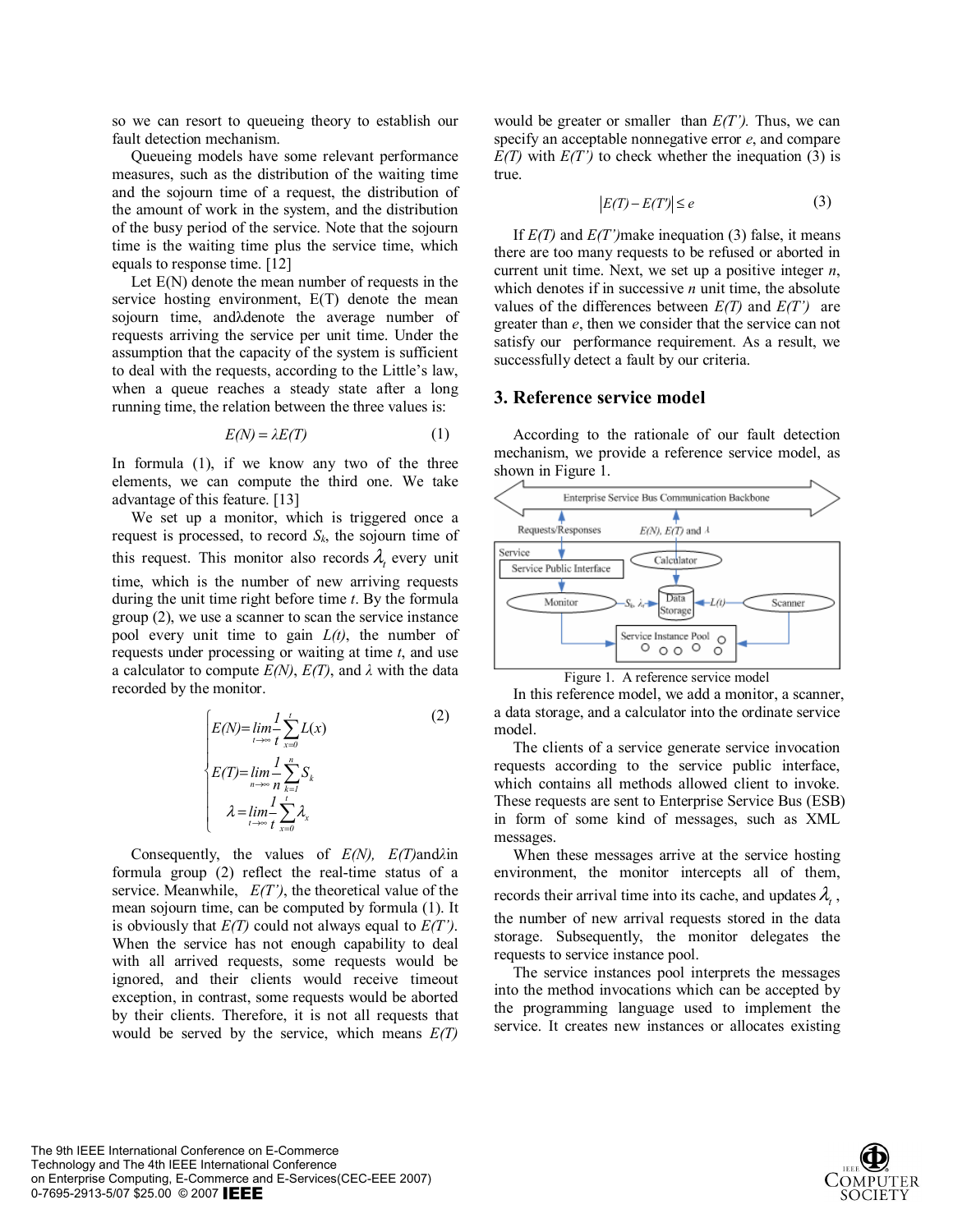instances for the method invocations waiting in a queue. If a method invocation is accomplished, there is a response generated and sent back to client. Meanwhile, the service instances pool reclaims the invoked service instance.

When a response is be sending back to client, it is intercepted by the monitor again to read the leaving time. Subsequently, the monitor calculates  $S_k$ , the sojourn time of the corresponding request, with the cached arrival time and the leaving time, and stores it into the data storage. Lastly, the response is delivered to ESB.

The scanner scans the service instances pool every unit time to gain  $L(t)$ , the number of requests under processing or waiting at time *t*. *L(t)* should be the sum of the length of waiting queue and the number of service instance, and stored in the data storage.

The calculator accesses the data storage to retrieve

 $S_k$ ,  $\lambda$ <sub>t</sub>, and  $L(t)$ , and uses them to calculate  $E(N)$ , *E(T)*and*λ*by formula group (2) every unit time. Finally, the calculator sends *E(N), E(T)*and*λ*onto ESB in order to allow the control center of ESB to receive them and

subsequently to determine whether the service is failed to satisfy the performance requirements according to the real-time configured acceptable error *e* and acceptable number of successive failed unit time *n*.

Since the data stored in data storage is just several records, and it needs to be accessed frequently, it should be designed as an in-memory object, such as an in-memory table.

It is obvious that this reference service model achieves our aims in the way that has a side-effect on performance. Since the side-effect is limited, it is worthy to obtain the capability of fault detection at the cost of implementing services in this way.

# **4. Reference architecture of fault-tolerance control center of ESB**

In [10], the authors abstracted the architecture of fault-tolerance control center of ESB. We extend this architecture by adding three components into it to support our fault detection mechanism. The reference architecture is shown in Figure. 2.



#### Figure 2. Reference architecture of fault-tolerance control center of ESB

In this reference architecture, the service  $k$  ( $k =$ 1,2,……,n) is implemented based on the service model in section 4, which periodically sends its *E(N), E(T)*and*λ*onto ESB.

The Data Collection Service, Dynamic Composition Manager, and Dynamic Workflow Specification are put forward by the authors of [10]. Data Collection Service will keep on monitoring the behaviors of the participating services and collect data at runtime [10]. In our architecture, the data collected by Data Collection Service is all *E(N), E(T)*and*λ*periodically sent by all services.

We add a Database to store the collected data, because the sample spaces for mean response time calculation and comparison of all services are too big to store in memory. This database also could be a lightweight data storage, such as a LDAP storage.

The Decision Maker access the Database to calculate the difference between the actual mean response time *E(T)* and the theoretical mean response time *E(T')*, and access the Service Qos Descriptor, which contains all Qos requirements of services in system, to retrieve the acceptable error and acceptable number of successive failed unit time *n*. If there have been successive *n* times that the absolute value of the difference between *E(T)* and *E(T')*is greater then *e*, a warning message will be send to Dynamic Workflow Specification, which will determine whether the workflow specification should be modified or not [10]. If the workflow specification is modified, the Dynamic Composition Manager will re-composite the workflow at runtime [10].

This architecture is a coarse-grained architecture. when applying to specific SOA-based applications, it needs to be refined and customized.

# **5. Conclusion**

In this paper, we put forward a fault detection mechanism, which is based on the queueing theory, to detect the services that fail to satisfy performance requirements. We also give a reference service model and a reference architecture of fault-tolerance control center of ESB based on our fault detection mechanism.

Although queueing theory is mature, and we can prove the correctness of this mechanism, we lack of experiment data yet, because it is difficult to establish a simulation application to validate our mechanism. As we mentioned in section 1, the existing frameworks or platforms have no capability of fault tolerance, some of